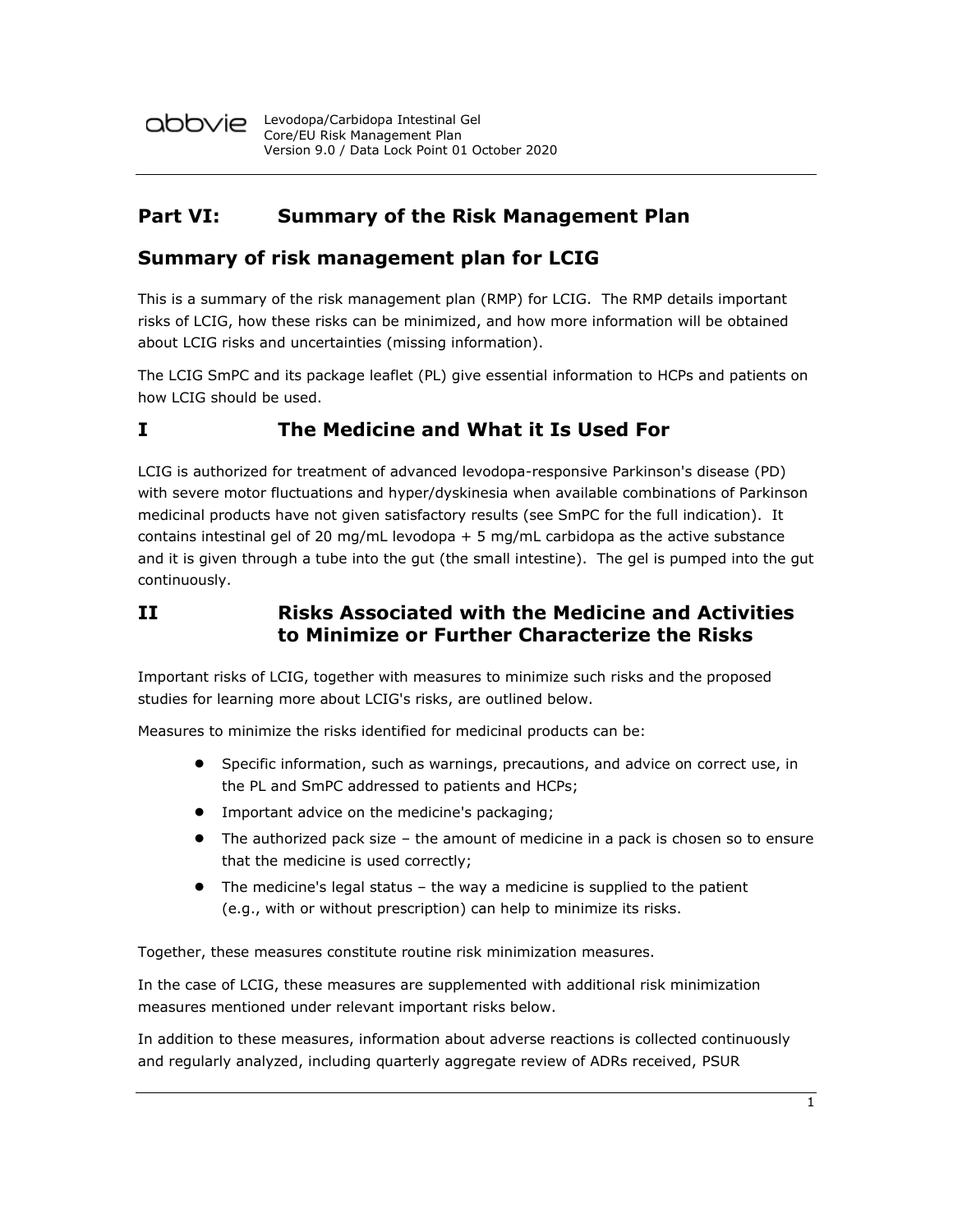

assessment, so that immediate action can be taken as necessary. These measures constitute routine PV activities.

# **II.A List of Important Risks and Missing Information**

Important risks of LCIG are risks that need special risk management activities to further investigate or minimize the risk, so that the medicinal product can be safely administered. Important risks can be regarded as identified or potential. Identified risks are concerns for which there is sufficient proof of a link with the use of LCIG. Potential risks are concerns for which an association with the use of this medicine is possible based on available data, but this association has not been established yet and needs further evaluation. Missing information refers to information on the safety of the medicinal product that is currently missing and needs to be collected (e.g., on the long-term use of the medicine).

| List of Important Risks and Missing Information |                                                                                             |  |
|-------------------------------------------------|---------------------------------------------------------------------------------------------|--|
| Important identified risks                      | Gastrointestinal, gastrointestinal device, and gastrointestinal<br>procedure related events |  |
|                                                 | Impulse control disorders (ICDs)                                                            |  |
|                                                 | Polyneuropathy<br>$\bullet$                                                                 |  |
| Important potential risks                       | None                                                                                        |  |
| Missing information                             | None                                                                                        |  |

# **II.B Summary of Important Risks**

| <b>Important Identified Risk 1:</b> Gastrointestinal, gastrointestinal device, and gastrointestinal<br>procedure-related events |                                                                                                                                                                  |  |
|---------------------------------------------------------------------------------------------------------------------------------|------------------------------------------------------------------------------------------------------------------------------------------------------------------|--|
| Evidence for linking the risk to<br>the medicine                                                                                | Clinical trial data, spontaneous reports from the market, and<br>literature                                                                                      |  |
| Risk factors and risk groups                                                                                                    | Perforations/injury: All patients, especially those with difficult<br>anatomical findings.                                                                       |  |
|                                                                                                                                 | Infections: Those undergoing PEG tube placement are often<br>vulnerable to the risk of infection because of a number of factors<br>including those listed below: |  |
|                                                                                                                                 | All patients with PEG, especially those with severe underlying<br>disorders and co-morbidities (diabetes mellitus, renal<br>impairment, alcoholism)              |  |
|                                                                                                                                 | Older age<br>$\bullet$                                                                                                                                           |  |
|                                                                                                                                 | Impaired general condition and mobility<br>٠                                                                                                                     |  |
|                                                                                                                                 | Compromised nutritional intake                                                                                                                                   |  |
|                                                                                                                                 | High gastric acid secretion<br>$\bullet$                                                                                                                         |  |
|                                                                                                                                 | Poor aftercare                                                                                                                                                   |  |
|                                                                                                                                 | Agitation                                                                                                                                                        |  |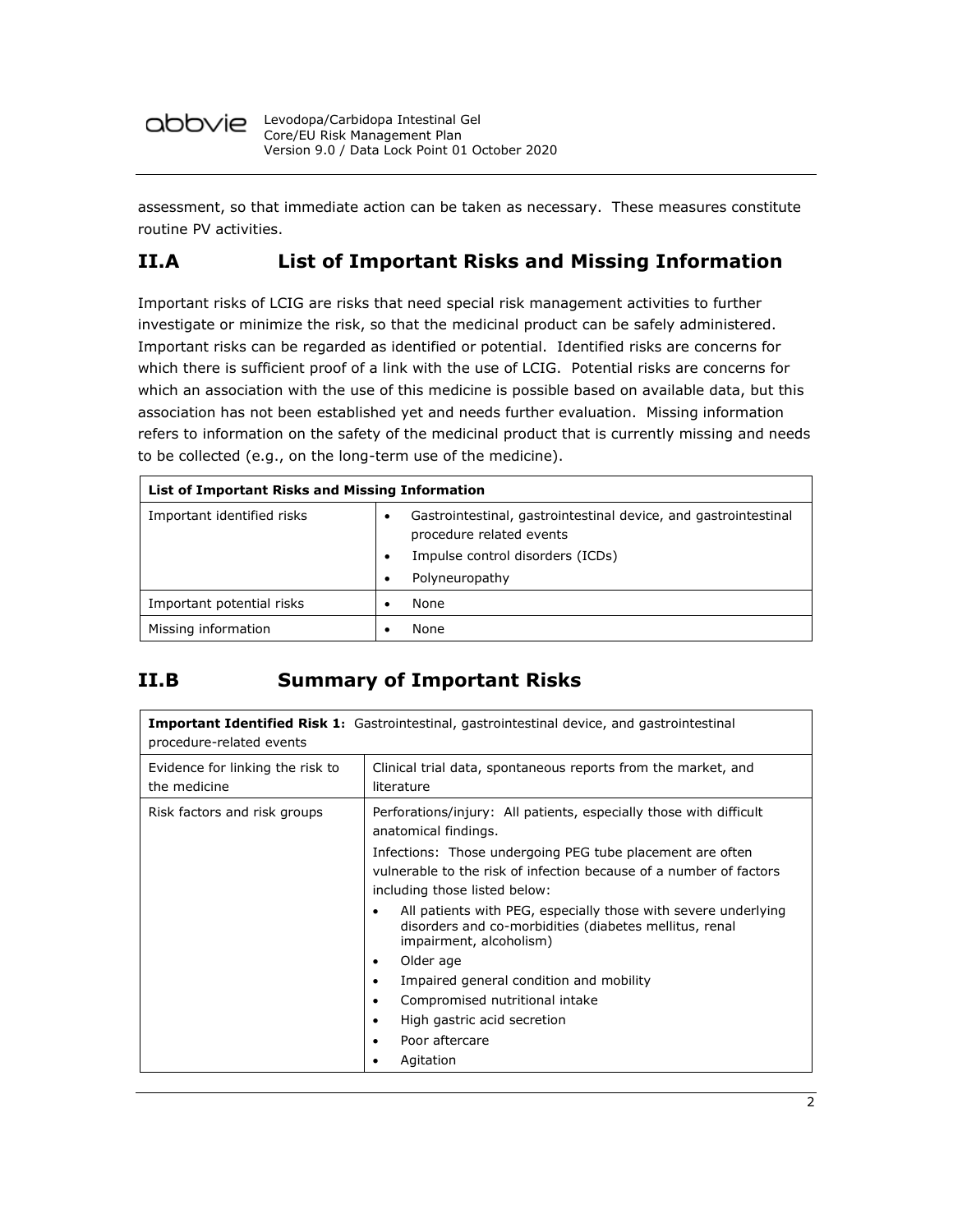

|                                                                      | Rough handling or manipulation of the tubes<br>٠                                                                                                                                                                                                                                                                                                                                                                                                                                                                                                                                                                                                      |  |
|----------------------------------------------------------------------|-------------------------------------------------------------------------------------------------------------------------------------------------------------------------------------------------------------------------------------------------------------------------------------------------------------------------------------------------------------------------------------------------------------------------------------------------------------------------------------------------------------------------------------------------------------------------------------------------------------------------------------------------------|--|
|                                                                      | Infection is also a potential complication if perforation or injury of<br>internal organs occurs.                                                                                                                                                                                                                                                                                                                                                                                                                                                                                                                                                     |  |
|                                                                      | For GI irritations and ulcers, risk factors may include H. pylori<br>infection, with mucosal inflammation and altered defenses.<br>Excessive acid secretion may play a secondary role. Other risk<br>factors may include difficult anatomy, concomitant medication<br>(steroids), and rough handling of a tube in order to replace tube.<br>Bezoars occur most commonly in patients with impaired<br>gastrointestinal motility or with a history of gastric surgery. A risk<br>factor for bezoar formation may be consumption of fibrous-type<br>foods: In 2 patients from whom bezoar was reported, the patients'<br>diet included asparagus fibers. |  |
| Risk minimization measures                                           | Routine risk minimization measures:<br>SmPC section 4.4, Special warnings and precautions for use<br>SmPC section 4.8, Undesirable effects<br>٠<br>Patient Information Leaflet                                                                                                                                                                                                                                                                                                                                                                                                                                                                        |  |
|                                                                      |                                                                                                                                                                                                                                                                                                                                                                                                                                                                                                                                                                                                                                                       |  |
|                                                                      | Additional risk minimization measures:<br>PowerPoint slides or video on "Critical aspects of PEG-J<br>$\bullet$                                                                                                                                                                                                                                                                                                                                                                                                                                                                                                                                       |  |
|                                                                      | preparation, placement, and aftercare."                                                                                                                                                                                                                                                                                                                                                                                                                                                                                                                                                                                                               |  |
|                                                                      | PEG-J Aftercare Guideline.<br>$\bullet$                                                                                                                                                                                                                                                                                                                                                                                                                                                                                                                                                                                                               |  |
|                                                                      | Best Practice Patient Aftercare.<br>٠                                                                                                                                                                                                                                                                                                                                                                                                                                                                                                                                                                                                                 |  |
|                                                                      | PowerPoint slides presentation on Duodopa safety, PEG-J<br>insertion, and aftercare and LCIG system use and pump<br>operations;                                                                                                                                                                                                                                                                                                                                                                                                                                                                                                                       |  |
|                                                                      | Patient Pump Pocket Guide.                                                                                                                                                                                                                                                                                                                                                                                                                                                                                                                                                                                                                            |  |
| Additional pharmacovigilance<br>activities                           | Study S187.3.005                                                                                                                                                                                                                                                                                                                                                                                                                                                                                                                                                                                                                                      |  |
| <b>Important Identified Risk 2:</b> Impulse control disorders (ICDs) |                                                                                                                                                                                                                                                                                                                                                                                                                                                                                                                                                                                                                                                       |  |
| Evidence for linking the risk to<br>the medicine                     | Clinical trial data, spontaneous reports from the market, and<br>literature.                                                                                                                                                                                                                                                                                                                                                                                                                                                                                                                                                                          |  |
| Risk factors and risk groups                                         | Dopamine agonists are associated with 2- to 3.5-fold increased odds<br>of having an ICD. However, younger age ( $\leq$ 65 years), current<br>cigarette smoking, being unmarried, premorbid history of substance<br>abuse or behavioral addictions, pre-morbid sensation-seeking<br>personality, impulsiveness, family history of gambling problems,<br>prior history of depression or anxiety requiring treatment, and<br>obsessive-compulsive symptoms are also associated with ICD and<br>suggest a multifactorial complex of factors contributing to ICD<br>behavior.                                                                              |  |
| Risk minimization measures                                           | Routine risk minimization measures:<br>SmPC section 4.4, Special warnings and precautions for use<br>$\bullet$<br>SmPC section 4.8, Undesirable effects<br>$\bullet$<br>Patient Information Leaflet<br>٠                                                                                                                                                                                                                                                                                                                                                                                                                                              |  |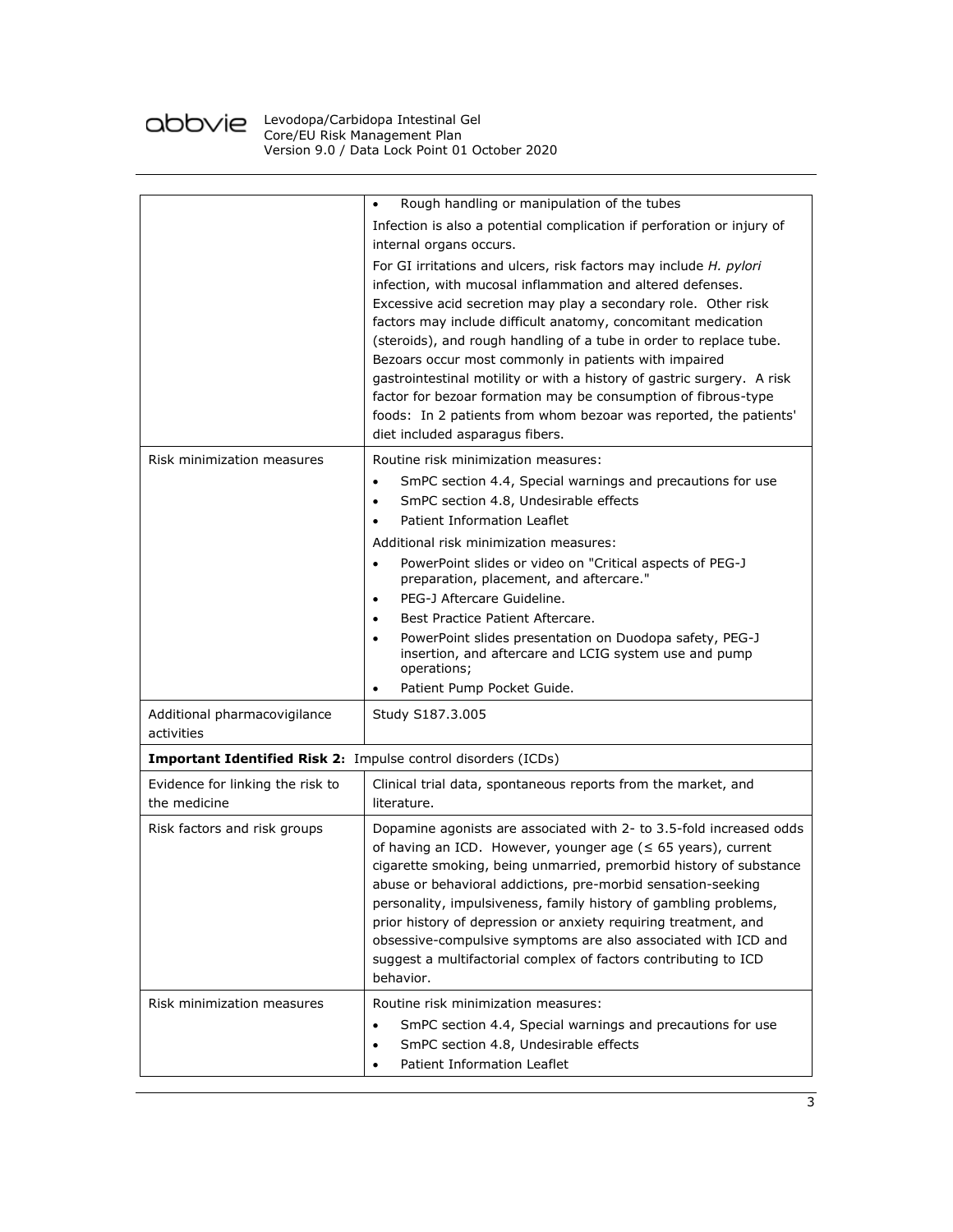

### Levodopa/Carbidopa Intestinal Gel Core/EU Risk Management Plan Version 9.0 / Data Lock Point 01 October 2020

|                                                    | Additional risk minimization measures:                                                                                                                                                                                                                                                                                                                                                      |  |
|----------------------------------------------------|---------------------------------------------------------------------------------------------------------------------------------------------------------------------------------------------------------------------------------------------------------------------------------------------------------------------------------------------------------------------------------------------|--|
|                                                    | None                                                                                                                                                                                                                                                                                                                                                                                        |  |
| Additional pharmacovigilance<br>activities         | Study S187.3.005                                                                                                                                                                                                                                                                                                                                                                            |  |
| <b>Important Identified Risk 3: Polyneuropathy</b> |                                                                                                                                                                                                                                                                                                                                                                                             |  |
| Evidence for linking the risk to<br>the medicine   | Clinical trial data, spontaneous reports from the market, and<br>literature                                                                                                                                                                                                                                                                                                                 |  |
| Risk factors and risk groups                       | Numerous causes/risk groups, including older age, diabetes<br>mellitus, alcoholism, chronic renal failure, nutritional deficiencies<br>(e.g., thiamine, vitamin B6, B12, E), metabolic diseases (e.g.,<br>hypothyroidism, porphyria, amyloidosis, sarcoidosis), infections<br>(e.g., Lyme disease), drugs (e.g., vinca alkaloids), toxins<br>(e.g., lead, mercury), paraneoplastic disease. |  |
| Risk minimization measures                         | Routine risk minimization measures:<br>SmPC section 4.8, Undesirable effects.<br>٠<br>Patient Information Leaflet.<br>Additional risk minimization measures:<br>None                                                                                                                                                                                                                        |  |
| Additional pharmacovigilance<br>activities         | Study S187.3.005                                                                                                                                                                                                                                                                                                                                                                            |  |

## **II.C Post-Authorization Development Plan**

### **II.C.1 Studies Which are Conditions of the Marketing Authorization**

No studies were a condition of the marketing authorization.

### **II.C.2 Other Studies in Post-Authorization Development Plan**

### **Study S187.3.005**

### *Study Objectives*

Primary Objective: to provide, under well-controlled conditions, continued access to LCIG treatment to subjects who have already participated in an open-label efficacy and safety trial with the same treatment (Study S187.3.003 or Study S187.3.004), and in whom the need for such continuation is indicated, as confirmed by periodic evaluation, until the product is commercially available.